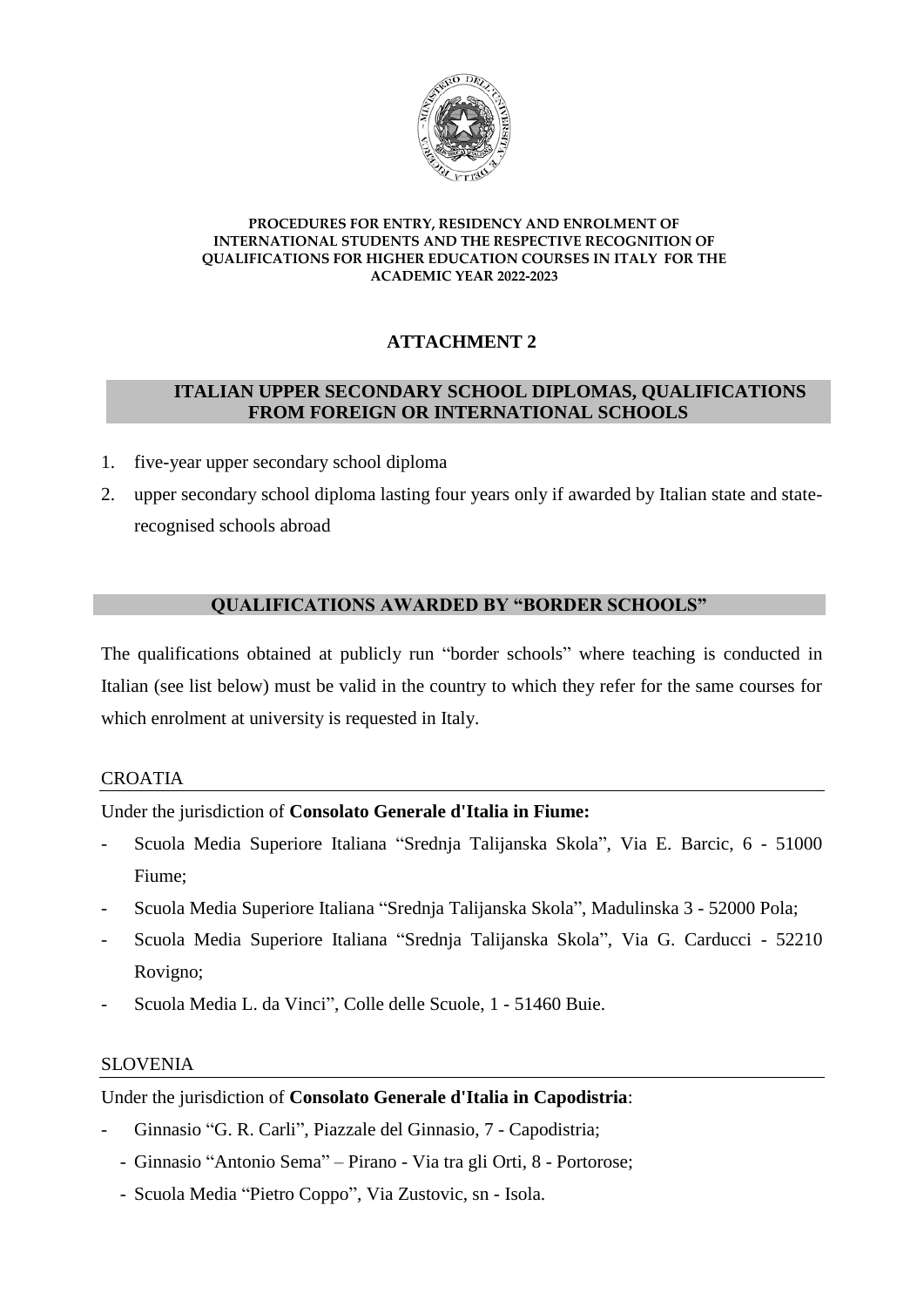

## SWITZERLAND

# Under the jurisdiction of **Consolato Generale d'Italia in Lugano**:

- All upper secondary schools that award the federal secondary school leaving qualification;
- Cantonal secondary schools of Bellinzona, Locarno, Lugano I, Lugano II and Mendrisio that award secondary school leaving qualifications A,B,C,D and E;
- Scuola Cantonale di Maturità Commerciale di Bellinzona (valid for all faculties EXCEPT courses in Medicine and Surgery, Veterinary Science, Dentistry and Pharmacology).

# Under the jurisdiction of **Consolato d'Italia in Coira**:

- Liceo Cantonale di Coira:
- Private school "Lyceum alpinum" in Zuoz.

## **TITLES AWARDED BY THE EUROPEAN SCHOOLS REFERRED TO IN LAW n. 151 OF MARCH 6 1996 "Ratification and execution of the convention on the statute of the European schools, with annexes, made in Luxembourg on 21 June 1994" and IN LAW n. 400 OF 20 JUNE 1978 "Ratification and execution of the additional protocol to the protocol of 13 April 1962 concerning the creation of European schools, signed in Luxembourg on 15 December 1975".**

Candidates in possession of a European Baccalaureate qualification issued by one of these schools, can enrol at university in Italy with exemption from the test of knowledge of the Italian language if this appears as a language among the subjects of study, and the related exams have been successful.

Below is the list of European schools. Accredited European schools have been added since 2009. For Italy, both the European school and the two accredited European schools are listed. For the complete list of accredited European schools, see the European schools' website (www.eursc.eu).

### BELGIUM

Brussels I (Av. du Vert Chasseur, 46 B-1180 Bruxelles)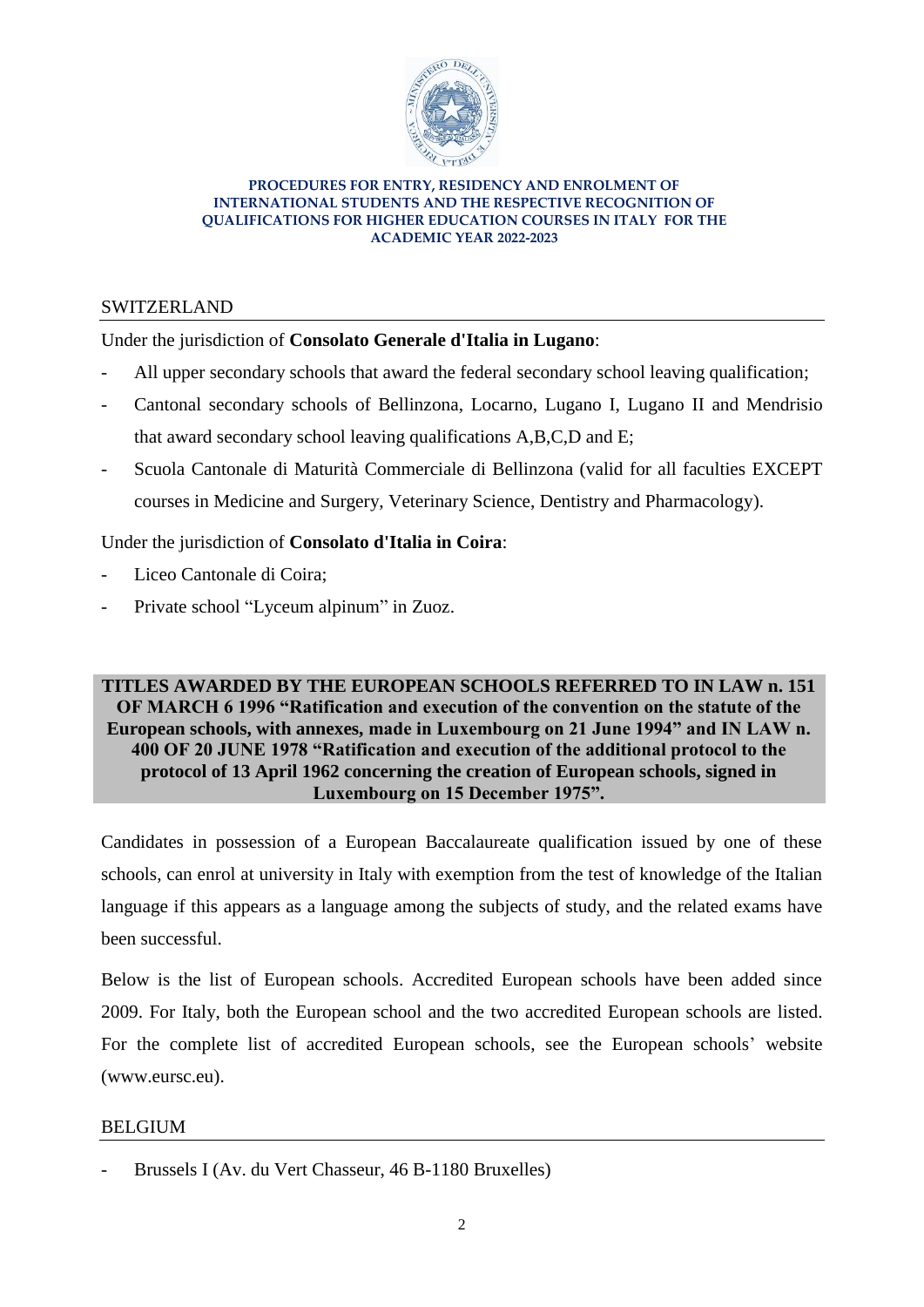

- Brussels II (Av. Oscar Jespers, 75 B-1200 Bruxelles)
- Brussels III (Boulevard du Triomphe, 151 B-1050 Bruxelles)
- Brussels IV (Drève Sainte-Anne, 86 B-1020 Bruxelles)
- Mol (Europawijk, 100 B-K 2400 Mol)

# GERMANY

- Frankfurt (Praunheimer Weg 126 D-60439 Frankfurt am Main)
- Karlsruhe (Albert Schweitzer Str. 1, D-76139 Karlsruhe)
- Munich (Elise Aulinger Str. 21, D-81739 Munchen)

# ITALY

- Varese (Via Montello, 118 21100 Varese)
- "Scuola per l'Europa" di Parma accredited European school (Strada Aurelio Saffi, 8 43121 Parma)
- "Liceo Fermi Monticelli European High School Brindisi" accredited European school (Via Nicola Nardi, 14-22 – 72100 Brindisi)

# LUXEMBOURG

- Luxembourg I (Boulevard Konrad Adenauer, 23 L-1115 Luxembourg Kirchberg)
- Luxembourg II (6, Rue de Gaston Thorn L-8268 Bertrange-Mamer)

# NETHERLANDS

Bergen (Molenweidtje 5 – 1862 BC Bergen N-H)

# UNITED KINGDOM

- Culham (Thame Lane – Culham - Abingdon, Oxfordshire OX14 3DZ)

### SPAIN

- Alicante (Avenida Locutor Vicente Hipolito, s/n 03540, San Juan Plaja – Alicante).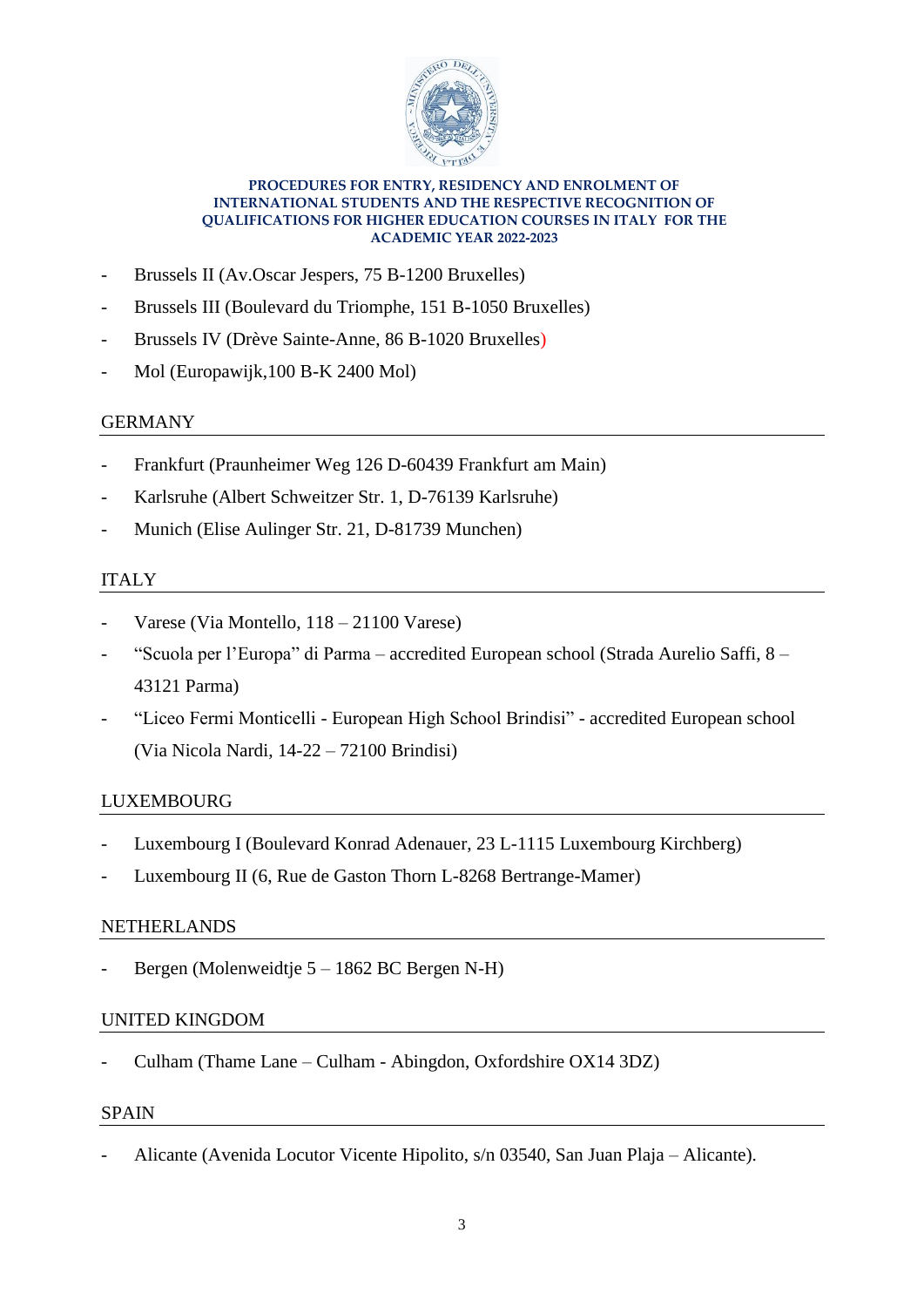

## **QUALIFICATIONS AWARDED BY BRITISH, FRENCH, SPANISH, SWISS AND GERMAN SCHOOLS OPERATING IN ITALY**

The final diplomas of the British schools (**"St. George's British International School"**, **"The New School"** of Rome and "**Sir James Henderson School"** of Milan), of the French high schools **("Chateaubriand" of Rome, "Stendhal" of Milan and "Jean Giono" of Turin**), of the Spanish High School ("**Cervantes**"), of the Swiss schools (**Swiss School of Rome** and **Swiss School of Milan**) and of the German schools ("**Deutsche Schulen**" of Milan, Genoa and Rome) are valid for enrolment in Italian universities pursuant to and under the specific conditions provided for in the agreements concluded between Italy and Great Britain, France, Spain, Switzerland and the Federal Republic of Germany respectively.

**Candidates holding a qualification issued by one of these schools can enrol at University with the exemption from the Italian language proficiency test, where Italian appears as a foreign language among the subjects of study of the secondary school, and the relative exams have been passed.**

# INTERNATIONAL BACCALAUREATE (IB)

The Diploma of the **International Baccalaureate** awarded at the following listed schools to pupils who have followed the study plans referred to in Attachment "A" connected to the Ministerial Decrees (MPI) is equivalent to a Diploma for passing the final State exam of the Upper Level Secondary Education study course (Law n.738 of 30 October 1986: Recognition of the international baccalaureate diploma) and gives the right to enrolment in *Laurea* or singlecycle *Laurea Magistrale* degree courses at Italian universities with exemption from the preliminary examination of Italian language proficiency and outside the specific quota of places reserved for non-EU candidates residing abroad, provided that a study plan which includes the Italian language and the general requirements described in Attachment A of the Decree of the Ministry of Education of 18 October 2010 "Application of the Decree of the President of the Republic n. 164 of 2 August 2010, concerning the registration of institutions suitable for issuing the International Baccalaureate diploma" are met.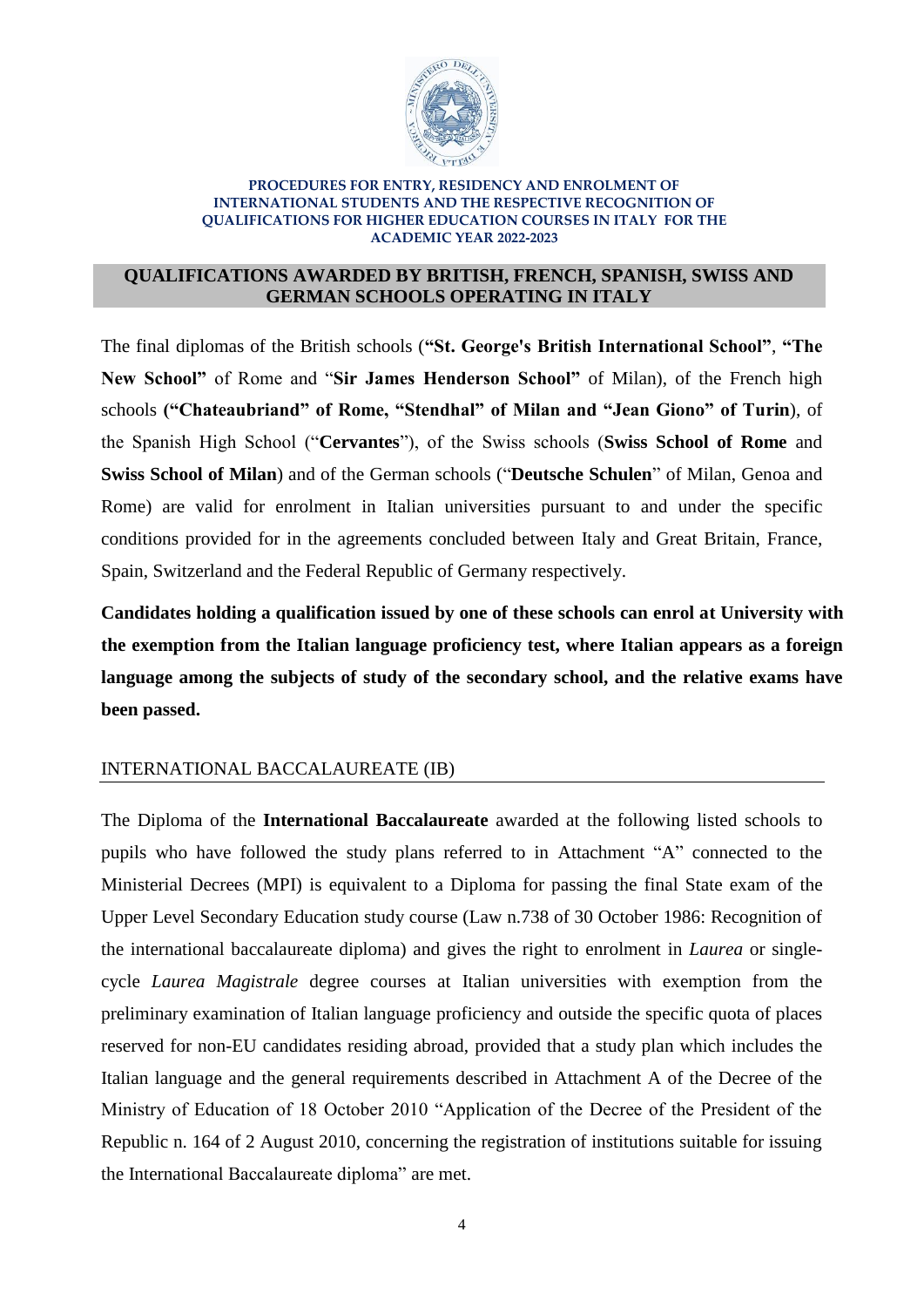

The diplomas issued by these educational institutions are valid for enrolment in Italian universities provided that the students in possession of the diploma in question have been admitted to the International Baccalaureate course after having obtained the promotion or the eligibility for the penultimate year of the upper secondary school in accordance with the school system of origin (i.e. the 11th class or 12th class of overall schooling depending on whether, respectively, the school system of origin is organised over 12 years or 13 years of total schooling). In the event that the International Baccalaureate Diploma has been awarded after 11 years of overall schooling, higher education institutions must request an integration for the missing year as indicated in Attachment 1.

- 1. Aloha College Malaga (Spain) (D.M. 19.10.2004);
- 2. Abu Dhabi International Private School United Arab Emirates (D.D. 05.08.2011);
- 3. American British Academy Muscat (Oman) (D.M. 21.10.94);
- 4. American Community School, Hillingdon (G.B.) (D.M. 20.5.96);
- 5. American Community Schools of Athens (D. M. 26.02.99);
- 6. American Cooperative School of Tunis (Tunisia) (D.M. 17.10.2006);
- 7. American International School Riyadh (Saudi Arabia) (24.06.2004);
- 8. American International School Lusaka (Zambia) (D.D. 22.07.2009);
- 9. American International School of Budapest (Hungary) (D. M. 26.02.99);
- 10. American Overseas School of Rome, Rome (Italy) (D.M.8.4.1994) (D.D.20.03.2014);
- 11. American School of Milan, Noverasco di Opera (MI-Italy) (D.M. 23.10.92);
- 12. American School of Paris, Saint Cloud- Paris (France) (D.M. 27.12.95);
- 13. Amman Baccalaureate School Sweileh (Jordan) (D. M. 26.02.99);
- 14. Anatolia College Thessaloniki (Greece) (D.M. 08.05.2002);
- 15. Anglican International School Jerusalem (Israel) (D.D. 27.01.2014);
- 16. Asociación Educacional Williamson Newton College Lima (Peru) (D.M. 05.05.2004) (D.M. 31.10.2006);
- 17. Asociación Escuelas Lincoln, La Lucila, Buenos Aires (Argentina) (D. M. 22.04.98);
- 18. Associacao Escola Graduada de Sao Paulo- Graded School Sao Paulo (Brazil) (D.M. 06.02.2007);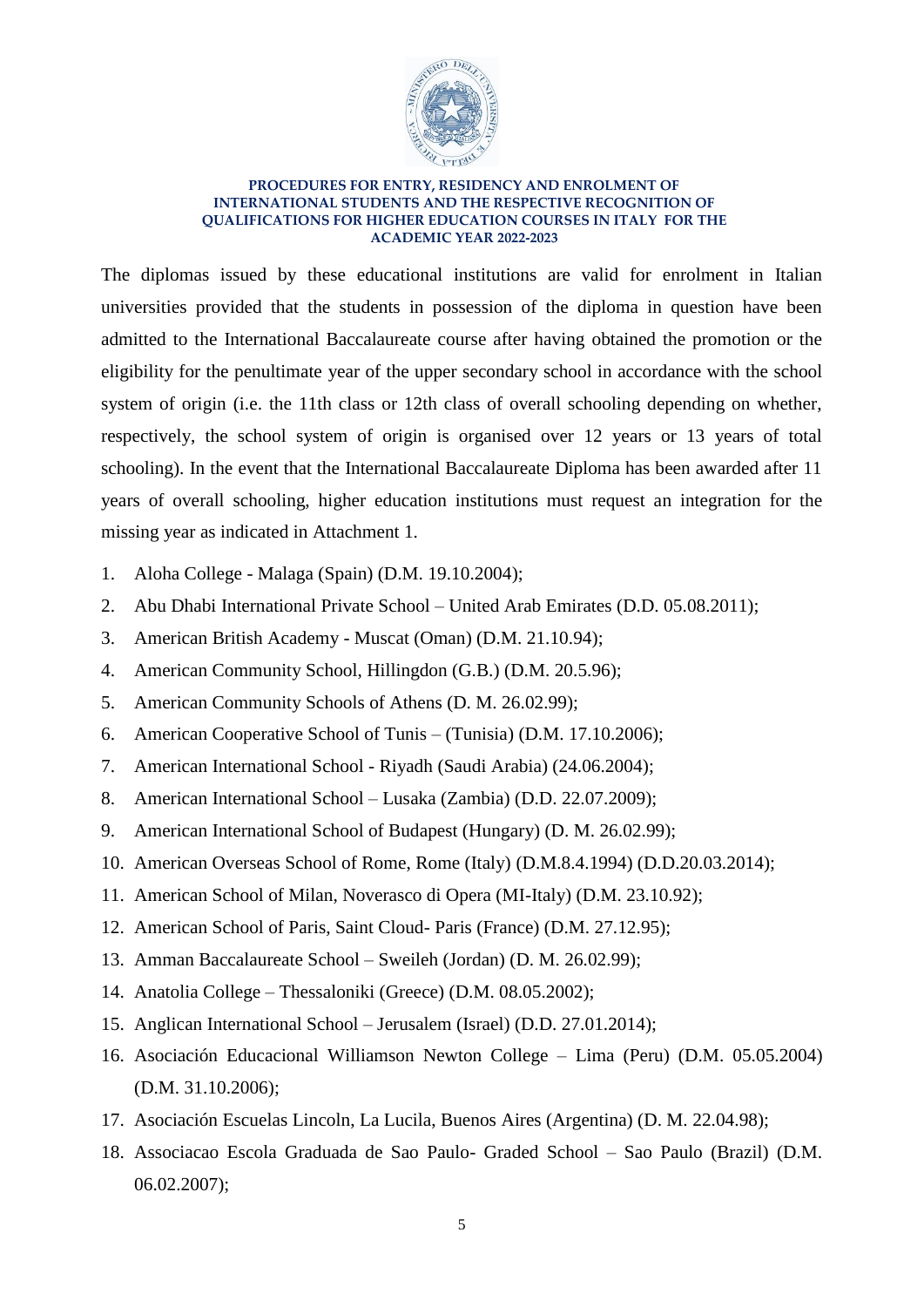

- 19. Atlanta International School, Atlanta (Georgia USA) (D.M. 2.10.94);
- 20. Atlantic Community High School, Delray Beach, (Florida U.S.A.) (D.M. 16.4.99);
- 21. Bavarian International School Haimhausen (Germany) (D.M. 03.04.2006);
- 22. Bonn International School Bonn (Germany) (D.M. 15.03.2007);
- 23. Beijing Biss International School Beijing (China) (D.M. 24.06.2004);
- 24. Beijing World Youth Academy Beijing (China) (D.M. 24.04.2007);
- 25. Berg Videregaende Skole, Oslo (Norway) (D.M. 29.7.97);
- 26. Bethesda-Chevy Chase High School Bethesda, Maryland (USA) (D.M. 05.12.2006);
- 27. Bilkent University Preparatory School Bilkent (Ankara Turkey) (D.M. 17.02.2004);
- 28. Bishop Mackenzie International School Lilongwe (Malawi) (D.M. 24.02.2005);
- 29. Brentwood School Brentwood Essex (UK) (D.D. 24.06.2008);
- 30. British International School of Oslo, Oslo (Norway) (D.M. 27.12.95);
- 31. British School of Washington Washington (USA) (D.D. 27.01.2014;
- 32. Cairo American College Cairo (Egypt) (D. M. 26.02.99);
- 33. Campion School Athens (Greece) (D.M. 24.06.2004);
- 34. Canadian Academy Higashinada-ku Kobe (Japan) (D.M. 08.11.99);
- 35. Cats College Canterbury Canterbury (UK) (D.D.18.06.2013);
- 36. Colegio Internacional de Caracas, Las Minas de Baruta (Estado Miranda-Venezuela) (D.M. 21.10.94);
- 37. Collegio del Mondo Unito di Duino Aurisina, Trieste (Italy) (D.M. 2.8.1984);
- 38. College del Mundo Costa Rica Santa Ana (Costa Rica) (D.D. 07.11.2008);
- 39. College du Leman International School Versoix-Geneve (Switzerland) (D.D. 21.09.2009);
- 40. Copenhagen International School Hellerup (Denmark) (D.M. 29.11.2004);
- 41. Costeas Gitons School Greece (D.M. 11.03.2002);
- 42. Dallam School Milnthorpe (UK) (D.I. 28.12.2011);
- 43. Danube International School Vienna (Austria) (D.M. 20.01.2003);
- 44. Deledda International School Genoa (Italy) (D.M. 18.07.2002);
- 45. Doukas School Athens (Greece) (D.M. 08.02.2005);
- 46. Druga Gimnazija Sarajevo Bosnia Herzegovina (D.M. 21.04.2008);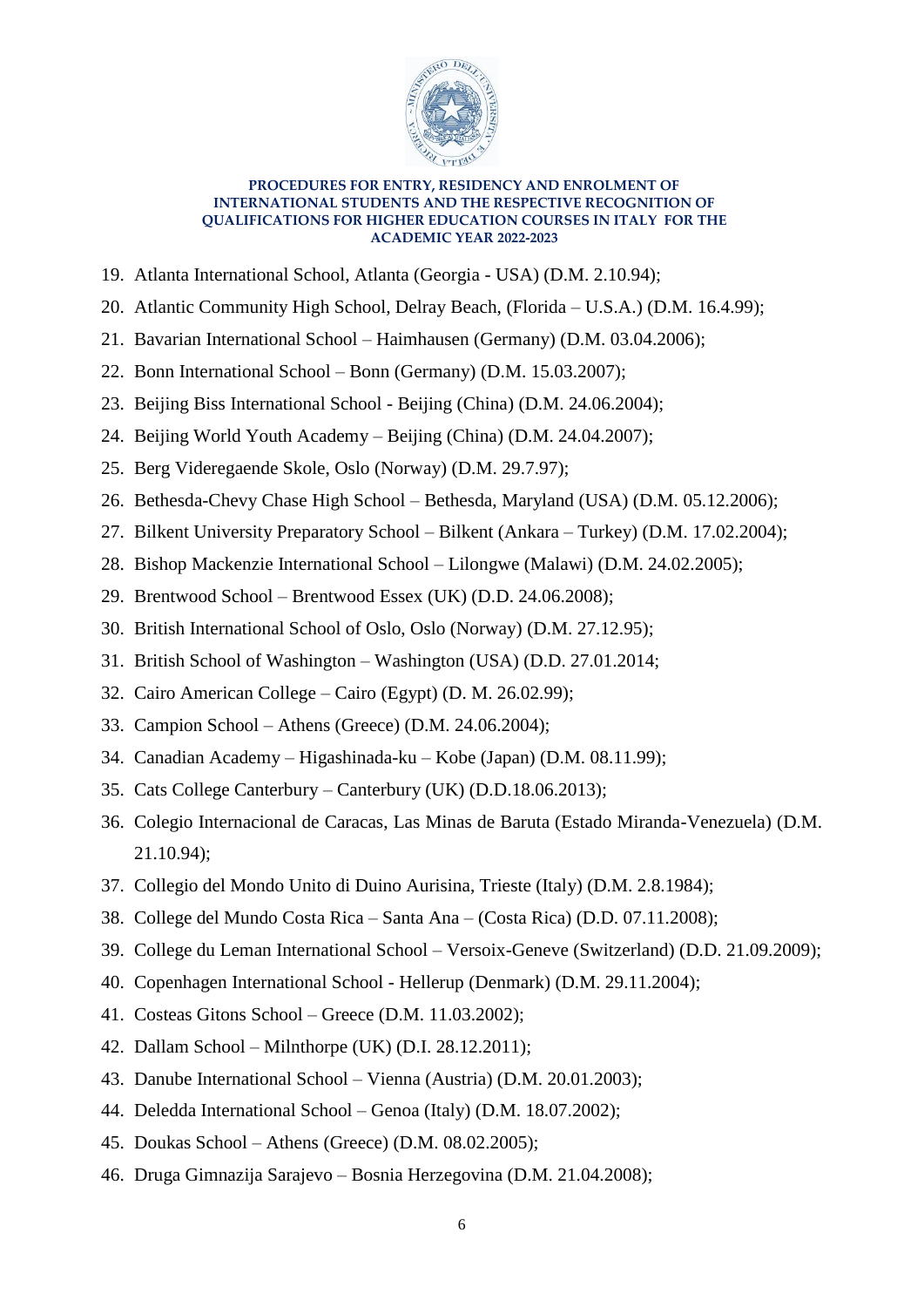

- 47. Dulwich College Beijing Beijing (China) (D.D. 08.08.2008);
- 48. Dwight School Seoul Seoul (South Korea) (D.D. 14.02.2014);
- 49. École Active Bilingue Jeannine Manuel, Paris (D.M. 23.4.1994);
- 50. École International Arc-en-Ciel Lomè Togo (Africa) (D.M. 16.06.2006);
- 51. École Nouvelle de la Suisse Romande Lausanne (Switzerland) (D.M. 28.09.2007);
- 52. Escola Americana do Rio de Janeiro Rio de Janeiro (Brazil) (D.M. 18.03.2003);
- 53. Escola Maria Imaculada Chapel School San Paolo (Brazil (D.D. 26.11.2011);
- 54. Escuela Campo Alegre Caracas (Venezuela) (D.M. 05.04.2004);
- 55. Frankfurt International School Oberursel (Germany) (D.M. 02.08.2002);
- 56. Geitona School, Athens (Greece) (D.M. 26.2.98);
- 57. George School, Newton (PA USA) (D.M. 21.10.94);
- 58. Gimnazija Bezigrad Lubijna (Slovenia) (D.M. 18.04.2002);
- 59. Gimnazija Kranj Kranj (Slovenia) (D.D. 13.06.2012);
- 60. Helsingin Suomalainen Yhteiskoulu, Helsinki (Finland) (D.M. 24.03.2003);
- 61. Het Rijnlands Lyceum, Oegstgeest Netherlands (D.M. 05.10.99);
- 62. Hirschi Math-Science Magnet High School Texas (USA) (D.M. 09.10.2007);
- 63. Hockerill Anglo-European College, Bishop's Stortford-Hertfordshire (UK) (D.M.27.03.00)
- 64. ICARDA International School of Aleppo, Aleppo (Syria) (D.M. 26.2.98);
- 65. I.M. Panagiotopoulos School Athens (Greece) (D.M. 12.12.2004)
- 66. Impington Village College, Cambridge (UK) (D.M. 18.12.97);
- 67. Institut Le Rosey Chateau du Rosey 1180 Rolle (Switzerland) (11.12.00);
- 68. Institut Montana Zugerberg (Switzerland) (D.M. 17.07.2003);
- 69. International Academy- Bloomfield Hills-Michigan (USA) (D.M. 12.05.2006);
- 70. International Bilingual School of Provence Luynes-Aix en Provence (France) (D.M. 15.02.2006);
- 71. International College Spain, La Moraleja Madrid (Spain) (D.M. 20.5.96);
- 72. International Community College-International School of London, London (UK) (D.M. 27.12.95);
- 73. International High School of F.A.I.S. San Francisco (USA) (D.M. 23.06.2006);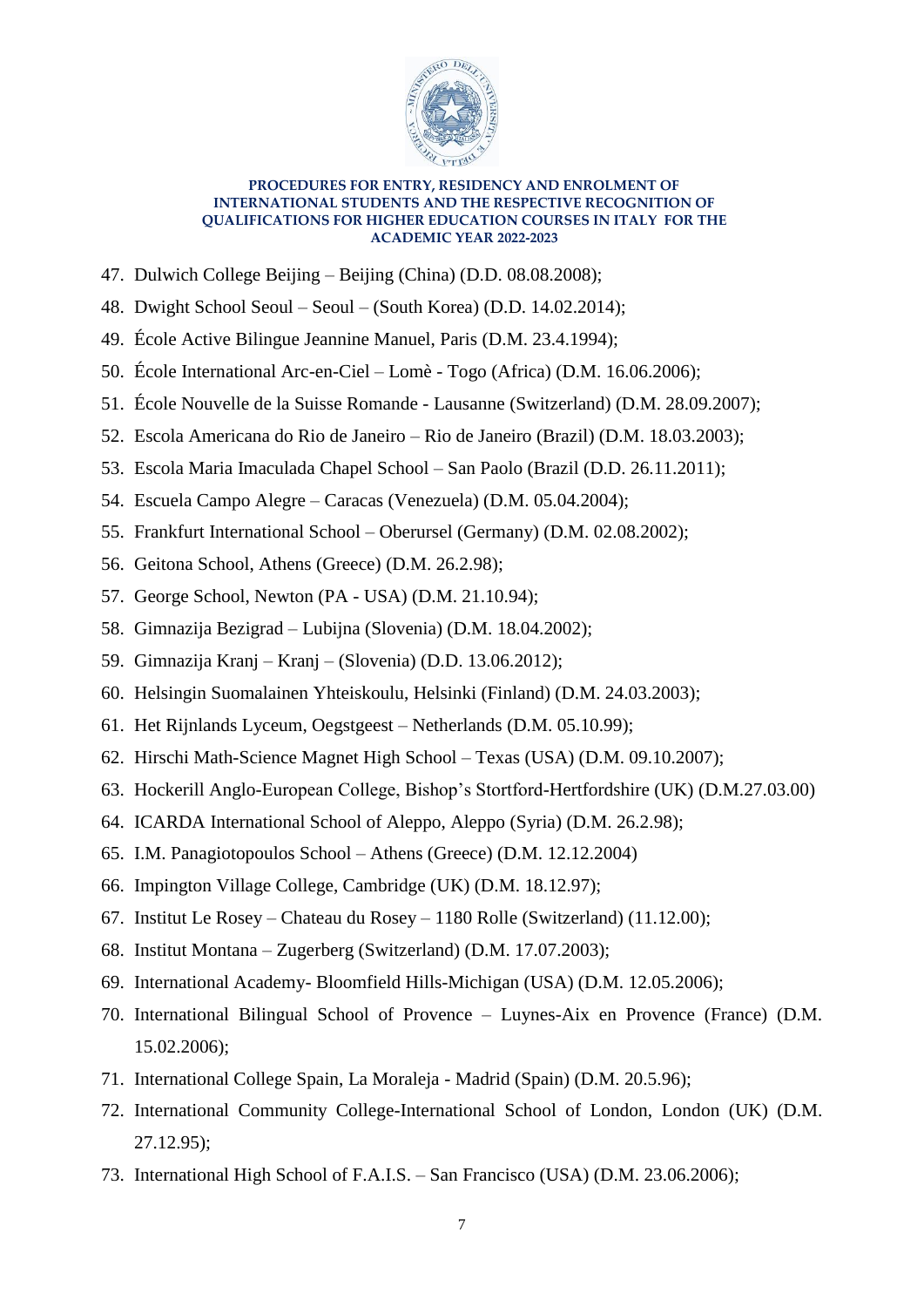

- 74. International School Basel Reinach (Switzerland) (D.D. 07.10.2009);
- 75. International School Hannover Region Hannover (Germany) (D.M. 31.03.2003);
- 76. International School Lausanne Pully (Switzerland) (D.M. 29.01.2003);
- 77. International School of Athens (formerly Tasis Hellenic International School) P.O. Box 51051, 145 10 Kifissia (Greece) (D.M. 14.02.2001 – D.D. 27.02.2009);
- 78. International School of Berne Gumligen (Switzerland) (D.M. 04.12.2006);
- 79. International School of Bratislava Bratislava (Slovakia) (D.M. 07.04.2005);
- 80. International School of Geneva (Geneva) (D. M. 26.02.99);
- 81. International School of Kuala Lumpur, Kuala Lumpur (Malaysia) (D.M. 27.12.95 e 26.02.99);
- 82. International School of Luxembourg (Luxembourg) (D.D. 19.12.2011);
- 83. International School of Milan, Milan (Italy) (D.M. 23.10.92);
- 84. International School of Nice, Nice (France) (D.M. 26.2.98);
- 85. International School of Panama El Dorado (Panama) (D.M. 12.05.2003);
- 86. International School of Paris, Paris (France) (D.M. 17.02.2004);
- 87. International School of Prague Prague (Czech Republic) (D.M. 09.06.2003);
- 88. International School of Rheintal Buchs (Switzerland) (D.D. 15.09.2009);
- 89. International School of Sophia Antipolis Centre International de Valbonne, Valbonne (France) (D.M. 20.5.96);
- 90. International School of Sotogrande Sotogrande (Spain) (D.M. 06.06.2007);
- 91. International School of Stavanger, Hafrsfjord (Norway) (D.M. 29.7.97);
- 92. International School of Stuttgart Sigmaringer Strasse 257-70597 Stuttgart Germany (D.M. 18.12.00);
- 93. International School of Tanganyika Dar es Salaam (Tanzania) (D.M. 19.05.2005);
- 94. International School of Turin Chieri (Turin) (D.M. 23.10.92 D.M. 03.12.2012);
- 95. International School Eindhoven Eindhoven (Netherlands) (D.D. 07.02.2018);
- 96. International School of Modena located at Montale Rangona (D.M. 16.02.2017);
- 97. Islands International School, Buenos Aires (Argentina) (D.M. 23.4.1994 (D.D. 07.05.2012);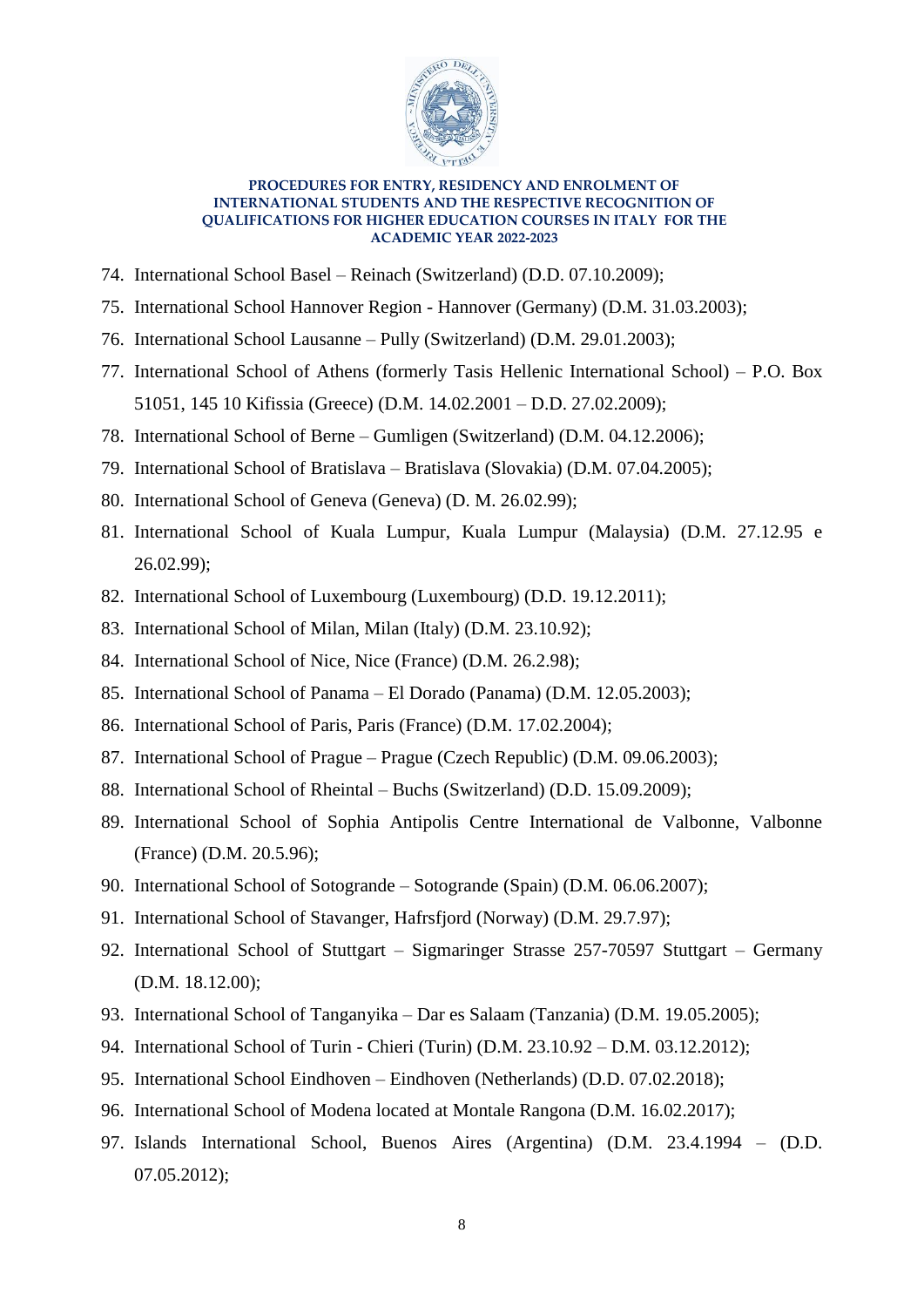

- 98. Istituto "Haileybury" Hertford (UK) (D.M. 20.01.2003);
- 99. Istituto "O.M.C. Collegio Vescovile Pio X located in Treviso di Borgo Cavour n.40 (D.M. 23.03.2016);
- 100.Jeanne d'Arc College Maastricht, Maastricht (Netherlands) (D.M. 18.12.97);
- 101.Jakarta International School Jakarta (Indonesia) (D.M. 26.08.2002);
- 102.Joensuun Lyseon Lukio-Koskikatu 8, FIN 80100 Joensuu (Finland) (D.M. 28.02.01);
- 103.Kent College Canterbury located in Canterbury, Kent CT2 9DT UK (D.M. 19.06.2017)
- 104.Khartoum International Community School Khartoum Sudan (D.M. 07.04.2008);
- 105.Kingholmens Gymnasium, Stockholm (Sweden) (D.M. 21.10.92);
- 106.King Edward's School Witley Godalming (UK) (D.D. 12.02.2013)
- 107.King's College School London UK (D.D. 16.12.2009);
- 108.Kolegium Europejskie- Krakow (Poland) (D.M. 23.10.2006);
- 109.Kyiv International School Kiev (Ukraine) (D.M. 08.03.2007);
- 110.Lester B. Pearson College of the Pacific, Victoria (British Columbia Canada) (D.M. 21.10.94);
- 111.Leysin American School Leysin (Switzerland) (D.M. 15.10.2003);
- 112.Li Po Chun United World College of Hong Kong, Hong Kong (D.M. 27.12.95);
- 113.Liceum Ogolnoksztalcace Wroclaw (Poland) (D.M. 29.07.2003);
- 114.Lyceum Alpinum Zuoz (Switzerland) (D.M. 23.9.99);
- 115.Malvern College Malvern, Worcestershire (UK) (D.M. 1.7.99)
- 116.Markham College Lima (Peru) (D. M. 26.02.99);
- 117.Marymount International School, London (UK) (D.M.03.03.2003);
- 118.Marymount International School, Rome (Italy) (D.M. 23.10.92);
- 119.MEF International School Istanbul Istanbul (Turkey) (D.M. 13.06.2011);
- 120.Munich International School, Starnberg (Germany) (D.M. 23.10.92);
- 121.Mutuelle D'Études Secondaires Geneva (Switzerland) (D.M. 12.06.2003);
- 122.Nanjing International School Chahaer Lu 90 Nanjing 210003 China (D.M. 18.12.00);
- 123.Nelson Mandela State International School Berlin Berlin (Germany) (D.M. 06.03.2006);
- 124.New International School of Thailand, Bangkok (Thailand) (D.M. 18.11.99);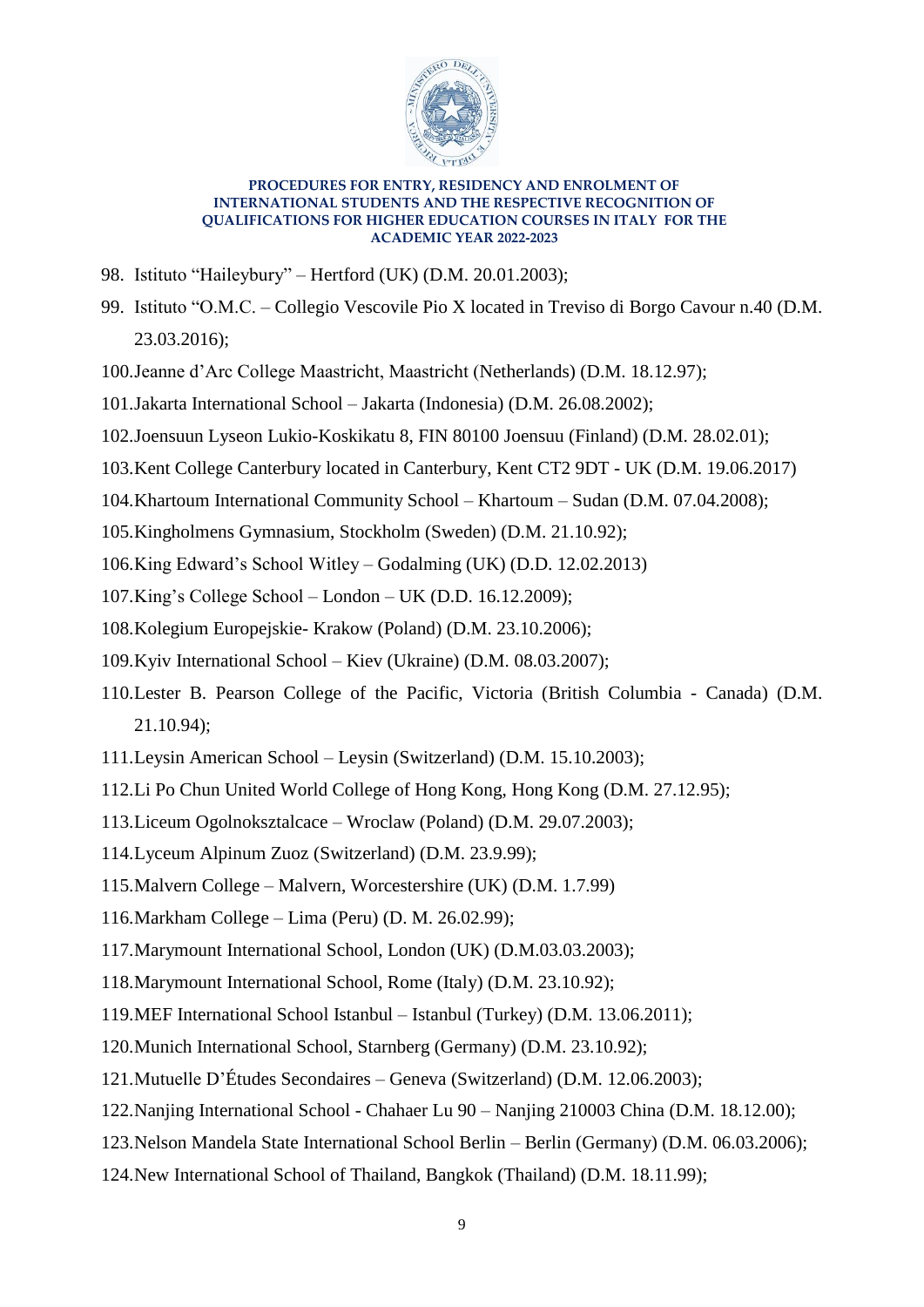

- 125.Northern International School Buenos Aires (Argentina) (D.M. 07.06.2005 D.D. 07.05.2012);
- 126.Nyborg Gymnasium Nyborg (Denmark) (D.D. 10.12.2012);
- 127.Oakham School Rutland (UK) (D.M. 29.01.2003);
- 128.Oulun Lyseon Lukio, Oulu (Finland) (D.M. 08.11.99);
- 129.Overseas Family School Singapore (D.M.06.04.2005);
- 130.Pinewood International School Thessaloniki (Greece) (D.M.15.03.2005);
- 131.Psychico College Athens (Greece) (D.M. 28.07.2005);
- 132.Princess Anne High School Virginia, USA (D.D. 12.04.2011);
- 133.Prva Gimnazija Varazdin Varazdin (Croatia) (D.D. 28.07.2009);
- 134.Rancho Buena Vista High School Vista (California) (D.D. 26.09.2011);
- 135.Rome International School (Italy) (D.D. 12.06.2009);
- 136.Rossal School Lancashire (UK) (D.D. 03.12.2012);
- 137.Sagesse High School Ain Saadeh Metn (Lebanon) (D.M. 25.02.2004);
- 138.Saint Maur International School Yokohama (Japan) (D.M. 19.02.2008);
- 139.Sandford International School Addis Abeba (Ethiopia) (D.M. 15.09.2004)
- 140.San Silvestre School Lima (Peru) (D.M. 27.01.2003);
- 141.Schule Schloss Salem Salem (Germany) (D.M. 11.01.2007);
- 142.Sekolah Ciputa Surabaya (Indonesia) (D.D. 24.06.2008);
- 143.Seisen International School, Tokyo (Japan) (D.M. 21.10.94);
- 144.Seoul Foreign School Seoul (South Korea) (D.M. 07.02.2003);
- 145.Sevenoaks School, Sevenoaks (Kent UK) (D.M. 21.10.94);
- 146.Shekou International School Shenzhen (China) (D.D. 12.02.2013)
- 147.Sir James Henderson School Milan (D.M. 18.04.2008);
- 148.Southbank The American International School, London (UK) (D. M. 27.12.95);
- 149.Southern International School Buenos Aires (Argentina) (D.M. 12.06.2003 D.D. 07.05.2012);
- 150.Stockholm International School Stockholm (Sweden) (D.D. 24.03.2009);
- 151.Stonyhurst College located in Clitheroe, Lancashire (UK) D.M. 23.03.2016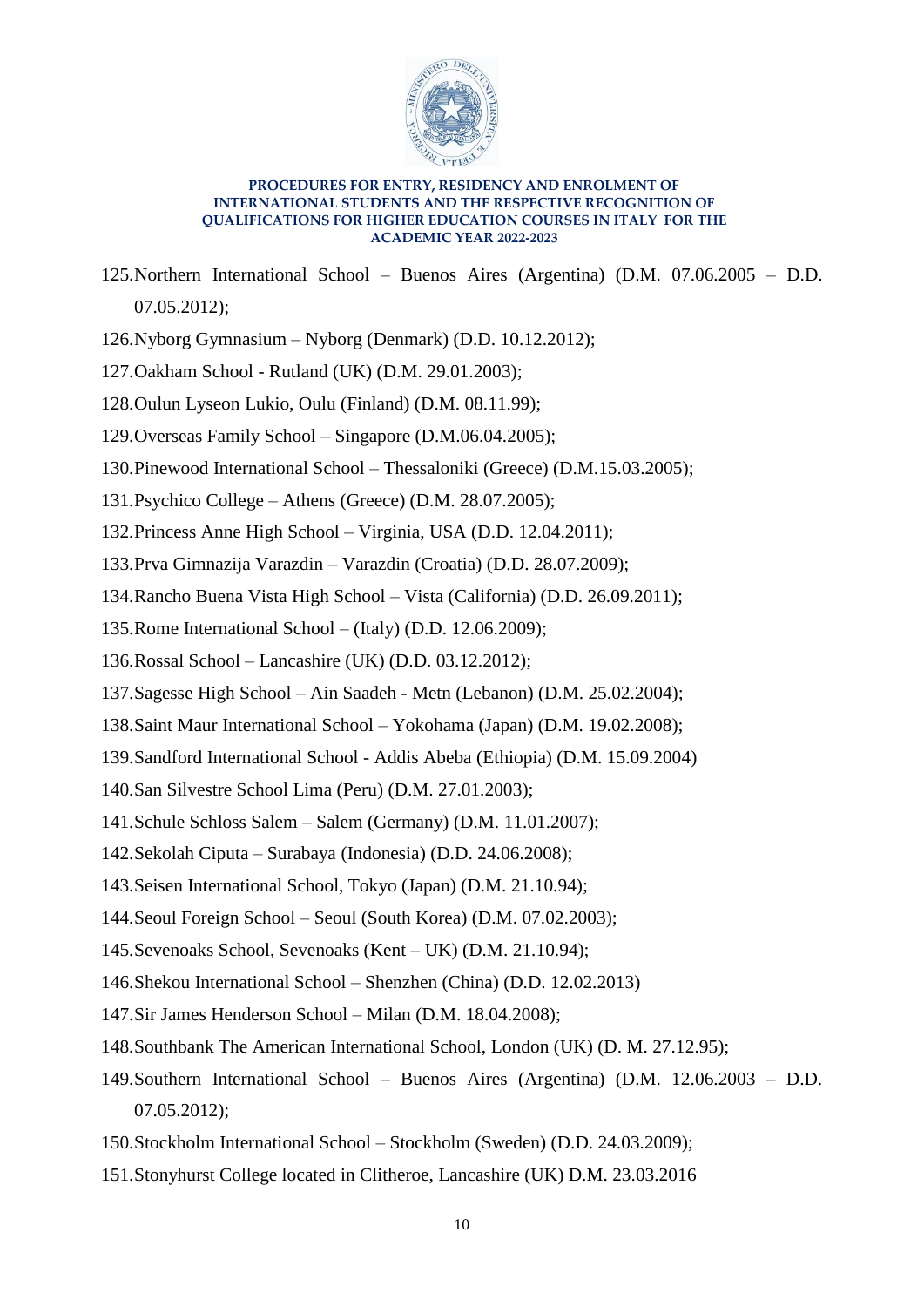

- 152.St. Andrew's College, Dublin (Ireland) (D.M. 27.12.95);
- 153.St. Catherine's School Montevideo (Uruguay) (D.M. 27.02.02);
- 154.St. Clare's Oxford, Oxford (UK) (D.M. 23.4.1994);
- 155.St. Dominic's International School Outeiro (Portugal) (D.M. 26.01.99);
- 156.St. Edward's School Oxford (UK) (D.D. 07.05.2013);
- 157.St. George's British International School Rome (Italy) (D.M. 11.6.97 modified, only for the school name, by D.M. 30.11.2005) (D.D.20.03.2014);
- 158.St. Julian's School, Carcavelos (Portugal) (D.M. 02.03.00);
- 159.St. Louis School Milan (Italy) (D.D. 04.09.2013) (D.D.15.04.2014);
- 160.St. Mary's International School, Setagaya-Ku, Tokyo (Japan) (D.M. 06.04.00);
- 161.St. Paul's School San Paolo (Brazil) (D.D. 10.10.2011);
- 162.St. Stephen's School, Rome (Italy) (D.M. 23.10.92) (D.M. 23.04.2013 updated All.A)
- 163.Tasis the American School in England Surrey (UK) (D.D.10.12.2008);
- 164.Taunton School (UK) (05.08.2011);
- 165.The American Community School, Cobham, Surrey (UK) (D.M. 16.4.97);
- 166.The American International School Vienna (Austria) (D.M. 27.01.2003);
- 167.The American School in Switzerland, Montagnola Lugano (Switzerland) (D.M. 26.2.98);
- 168.The American School of The Hague Wassenaar Netherlands (D.M. 7.7.99);
- 169.The American International School of Johannesburg (South Africa) (D.D. 24.04.2009);
- 170.The American School of Doha (Qatar) (D.D. 19.12.2011)
- 171.The Armand Hammer United World College of the American West, Montezuma (New Mexico - USA) (D.M. 27.12.95);
- 172.The British School of Brussels Tervuren (Belgium) (D.M. 30.03.2007);
- 173.The British International School, Moscow Moscow (Russia) (D.M. 19.02.2008);
- 174.The British International School of Jeddah (The Continental School), Jeddah (Saudi Arabia) (D.M. 04.06.99);
- 175.The British International School Budapest (Hungary) (D.D. 04.05.2010);
- 176.The British School Warsaw (Poland) D.M. 11.02.2003;
- 177.The British Schools Society Montevideo (Uruguay) (D.M. 15.10.2003);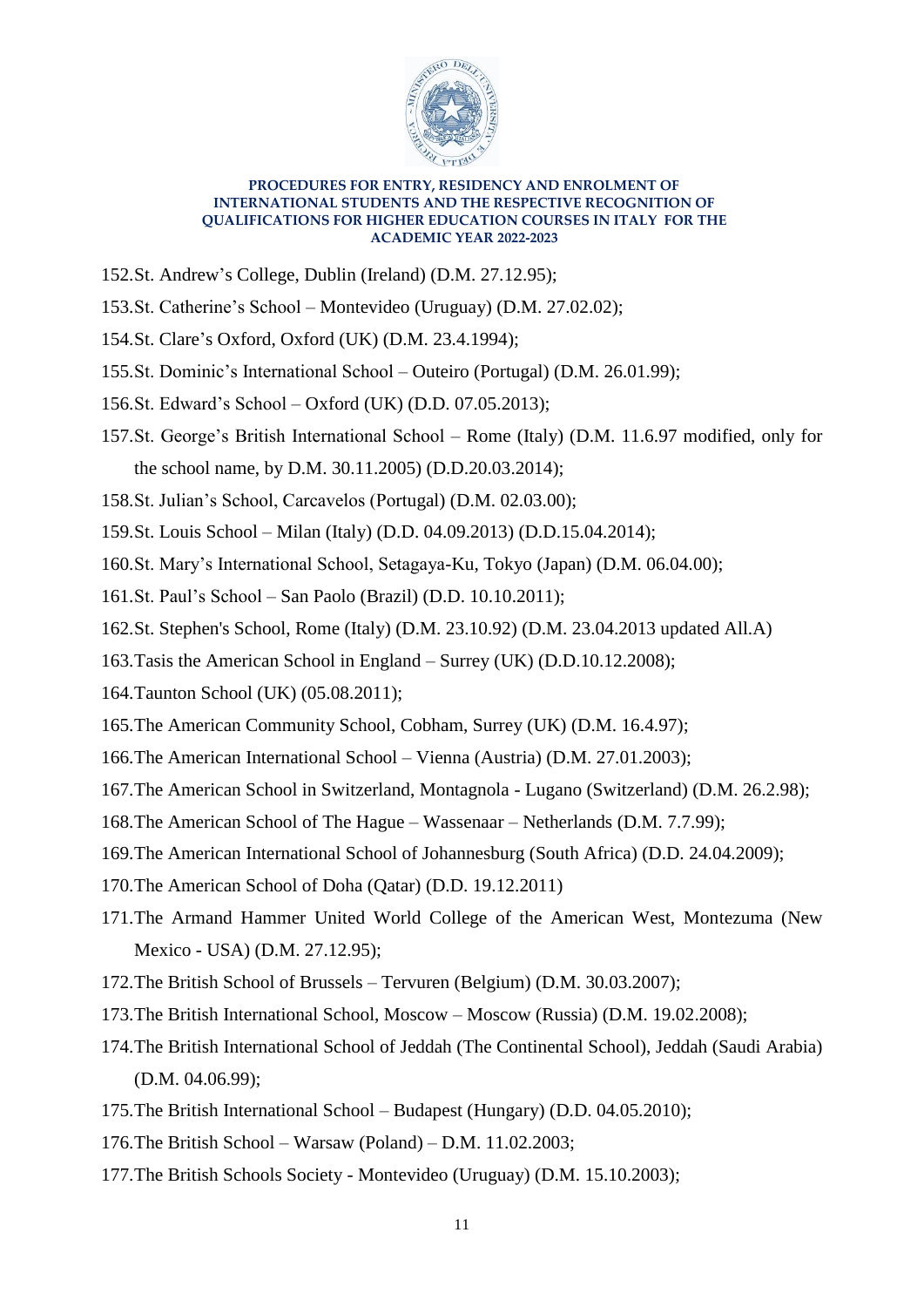

- 178.The Dwight School, New York (USA) (D.M. 23.7.96.);
- 179.The English International School of Padua Padua (D.M. 18.11.2004);
- 180.The International School in Genoa Genoa (D.D. 18.05.2010) previously "The American International School in Genoa" (D.M. 26.08.2002)
- 181.The International School of Amsterdam, Amstelveen (Netherlands) (D.M.24.06.98);
- 182.The International School of Beijing (D. M. 26.02.99);
- 183.The International School of Brussels Brussels (Belgium) (D.M. 05.04.2004);
- 184.The International School of Florence, Bagno a Ripoli (FI-Italy) (D.M. 23.10.92) ;
- 185.The International School of Monaco 12 Quai Antoine Premier, MC 98000 Monaco (D.M. 23 maggio 2017)
- 186.The International School of Latvia Jurmala, Latvia (Latvia) (D.M. 17.10.2006);
- 187.The International School of The Hague, Den Haag (Netheralnds) (D.M. 26.2.98);
- 188.The Mahindra United World College of India Pune (D. M. 26.02.99);
- 189.The Moraitis School Athens (Greece) (D.D. 10.10.2012)
- 190.The New School, Rome (D. M. 26.02.99);
- 191.The Prague British School Prague (Czech Republic) (D.M. 18.09.2007);
- 192.The Red Cross Nordic United World College, Fjaler (Norway) (D.M.11.6.97);
- 193.The Village School Houston-Texas (USA) (D.D. 13.03.2012);
- 194.Trondheim Katedralskole, Trondheim (Norway) (D.M. 17.01.00);
- 195.Turun Normaalikoulu Turku (Finland) (D.M. 15.11.2004);
- 196.United Nations International School, New York (N.Y.- USA) (D.M. 27.12.95);
- 197.United World College Mostar Mostar (Bosnia Herzegovina) (D.D. 15.04.2014);
- 198.United World College of S.E. Asia, Singapore (D.M. 21.10.94);
- 199.United World College of Southern Africa, Mbabane (Swaziland South Africa) (D.M. 21.10.94);
- 200.United World College of the Atlantic, Major South Glamorgan (UK) (D.M. 21.10.94);
- 201.Verdala International School Fort Pembroke St Andrews Malta (D.M. 23.9. 99);
- 202.Vicenza International School Contrada S.Marcello 9 36100 Vicenza (Italy) (D.M. 11.1.92-D.M.16.3.94 –D.M.28.2.01);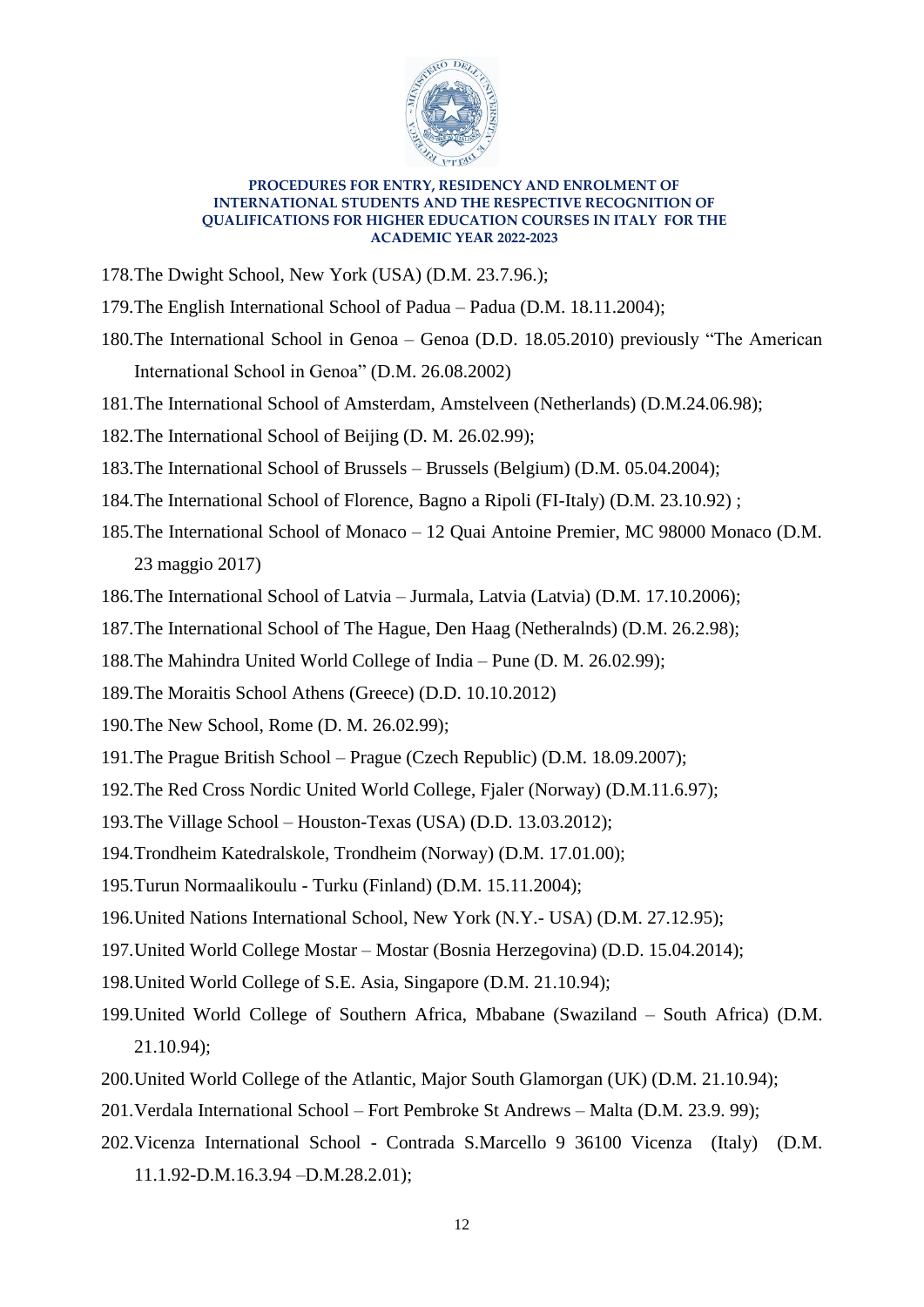

203.Vienna International School, Vienna (Austria) (D.M. 21.10.94);

204.Vittoria International School – Turin – (Italy) (D.D. 25.02.2010);

- 205.Warminster School Wiltshire (UK) (D.D. 27.01.2014);
- 206.Washington International School Washington (USA) (D. M. 26.02.99);
- 207.West African College of the Atlantic Ouakam-Dakar (Senegal) (19.10.2004);

208.Xaverian High School Brooklyn – New York (D.M. 22.6.99);

209.XV Gimnazija – Zagabria (Croatia) (D.M. 29.05.2007);

210.Yew Chung International School of Beijing – Beijing (China) (D.M. 27.06.2006);

211.Yokohama International School, Yokohama (Japan) (D.M. 26.02.98);

212.Windhoek International School – Namibia – (D.M. 29.3.2002);

213."Zurich International School" Kilchberg (Switzerland) (D.M. 17.02.2004).

It is understood that, as indicated in Attachment 1, the International Baccalaureate Diploma must meet the following general requirements:

- at least 24 points in six subjects of choice, 12 of which must be obtained at "Higher Level";
- pass awarded in the three principal subjects: *Theory of Knowledge* (TOK), *Creativity*, *Action*, *Service* (CAS) e *Extended Essay* (EE).

IB courses alone, held at educational institutions accredited for the award of the Diploma of the International Baccalaureate, before an IB Diploma Programme Course Results certification, a Migration Certificate, or other certification issued independently by the educational institution which does not belong to the national reference system are issued, are not final qualifications and therefore must not be considered suitable for access to higher education.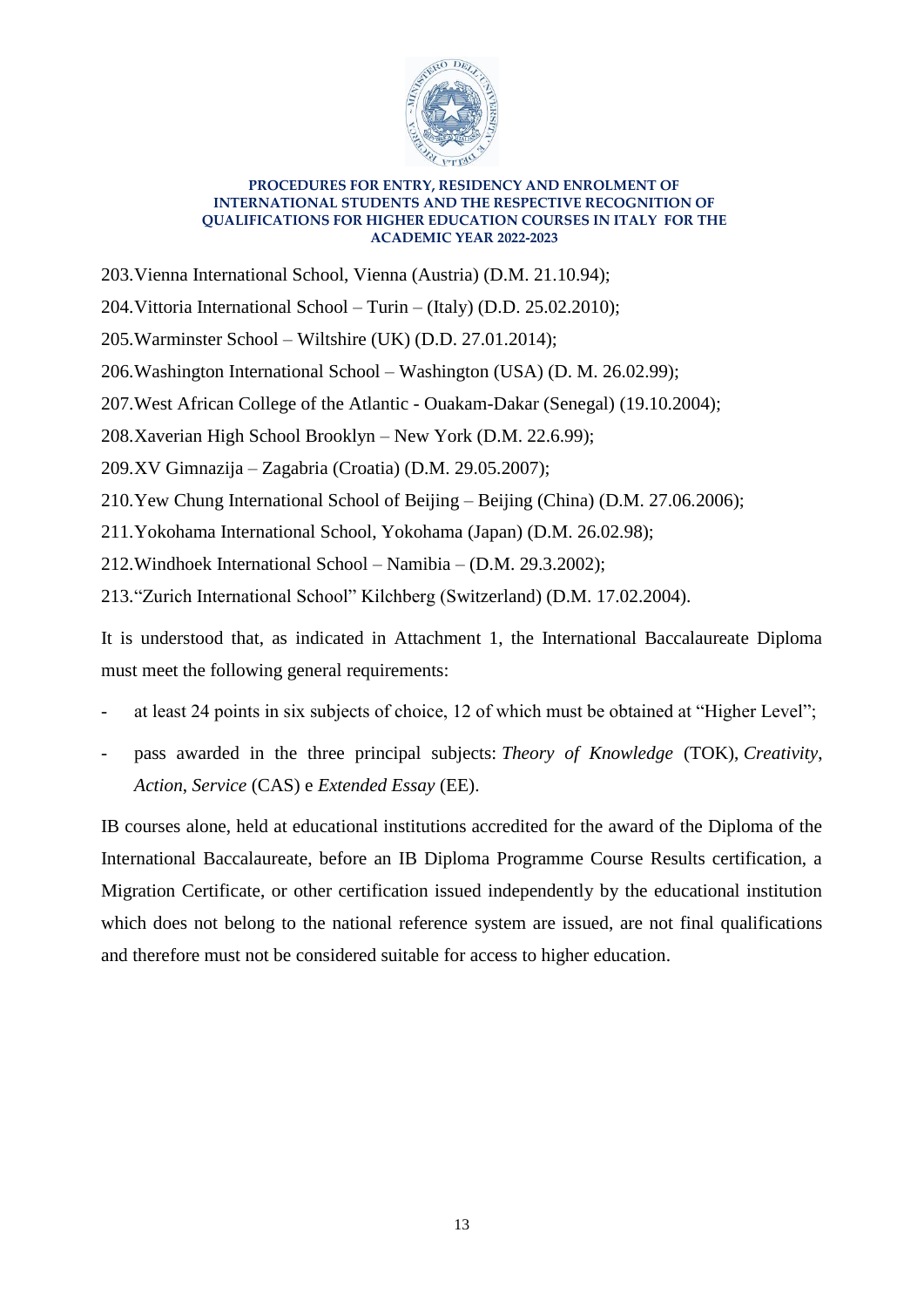

## **QUALIFICATIONS OBTAINED AT "ITALIAN SECTIONS" OF FOREIGN SCHOOLS**

These qualifications must be valid locally for access to courses similar to those for which university registration is requested in Italy.

# ALBANIA

The diplomas valid for enrolment with exemption from the Italian language test are those issued by the following schools, up to the school year 2012/2013:

# **Tirana**

Liceo "Asim Vokshi";

## **Scutari**

Liceo "Shejnaze Juka";

# **Korca**

Liceo "Faik Konica".

For the same purposes, the diplomas issued from the academic year 2013/2014 will be valid from the following schools:

# **Tirana**

- Scuola media superiore "Ismail Qemali"

# **Scutari**

- Scuola media superiore "28 Nentori"

# **Korca**

- Scuola media superiore "Themistokli Germenii"

Memorandum of understanding between the Ministry of Foreign Affairs of the Italian Republic and the Ministry of Education and Science of the Republic of Albania, signed on 14 January 2011, replacing the Memorandum of 26 April 2002 - Article 6: "The Diploma and *Matures Shteterore*, together with the *Dichiarazione di valore*, issued by the Embassy or Consulate of Italy in Albania, is valid for enrolment in Italian universities, with exemption from the Italian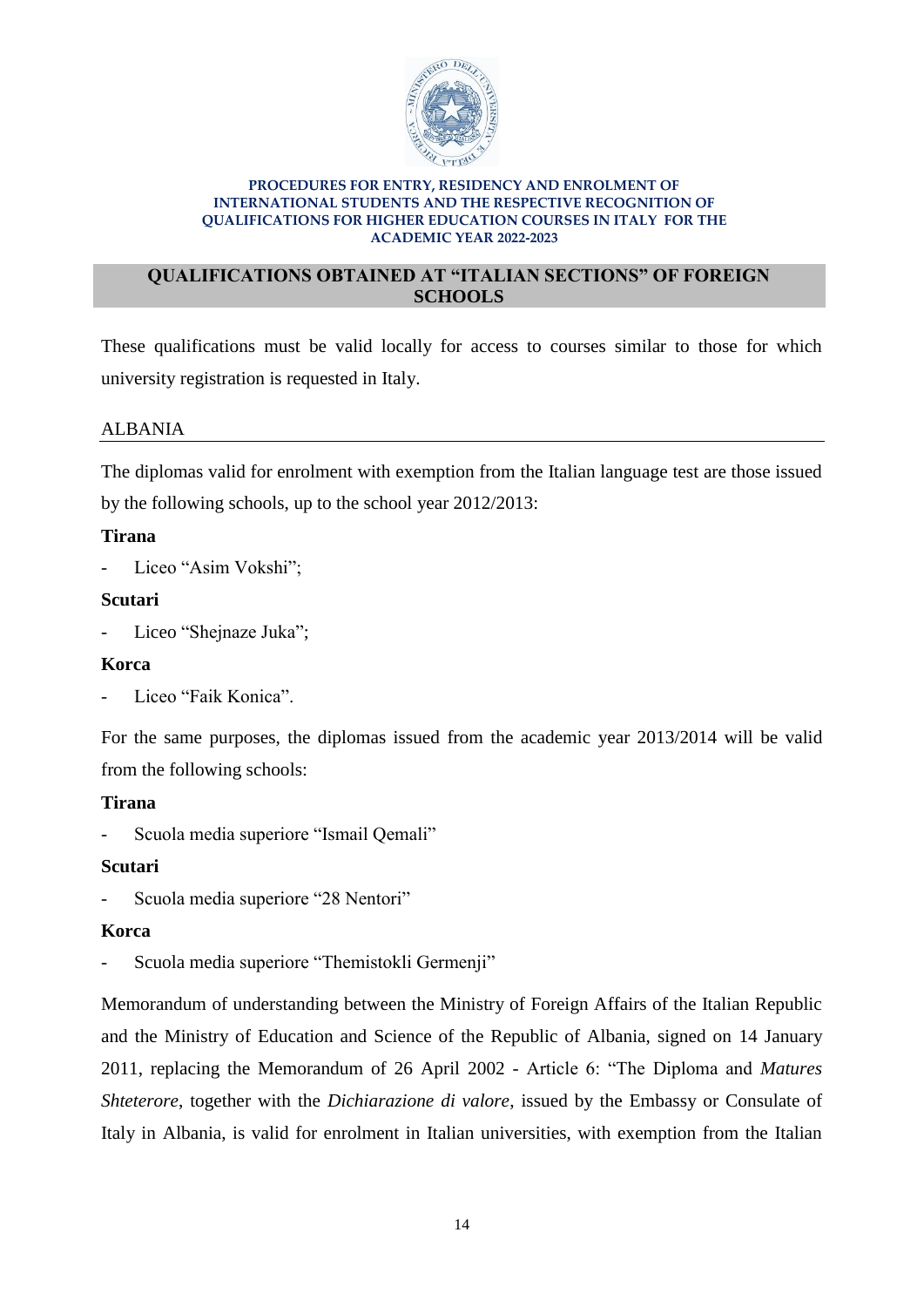

language test, without prejudice to the obligation to pass any admission tests for limited quota degree courses."

- Addendum to the Memorandum of 14 January 2011, signed on 7 July 2011: modification of Attachment E "Schools, offices of the Italian-Albanian Bilingual Sections".

## BULGARIA

## **Sofia**

Liceo bilingue di Gorna Banja

(Memorandum of Understanding between the Government of the Italian Republic and the Government of the Republic of Bulgaria signed in Sofia on 26 June 1996);

- Scuola Media Superiore n.105 "A.Dalcev" in Sofia;
- Liceo "G.S. Rakovski" in Burgas
- Scuola "Ivan Vazov" in Plovdiv
- Scuola n.8 "A.Pushkin" in Varna

Agreement between the Ministry of Education and Science of the Republic of Bulgaria and the Ministry of Foreign Affairs of the Italian Republic signed in Sofia on 30 October 2006. First release of final academic qualifications school year 2010/2011.

### RUSSIAN FEDERATION

### **Moscow**

Following the annexation of the 136 Moscow School to the 1950 Moscow School, from the 2015-2016 school year diplomas valid for enrolment with exemption from the language test will be issued by the 1950 Moscow School.

# **Moscow**

School 1950

Memorandum of Understanding between the Government of the Italian Republic and the Government of the Russian Federation signed in Rome on 5 November 2003. Article 5, paragraph 2, of the Memorandum of Understanding reads: "Graduated students of the bilingual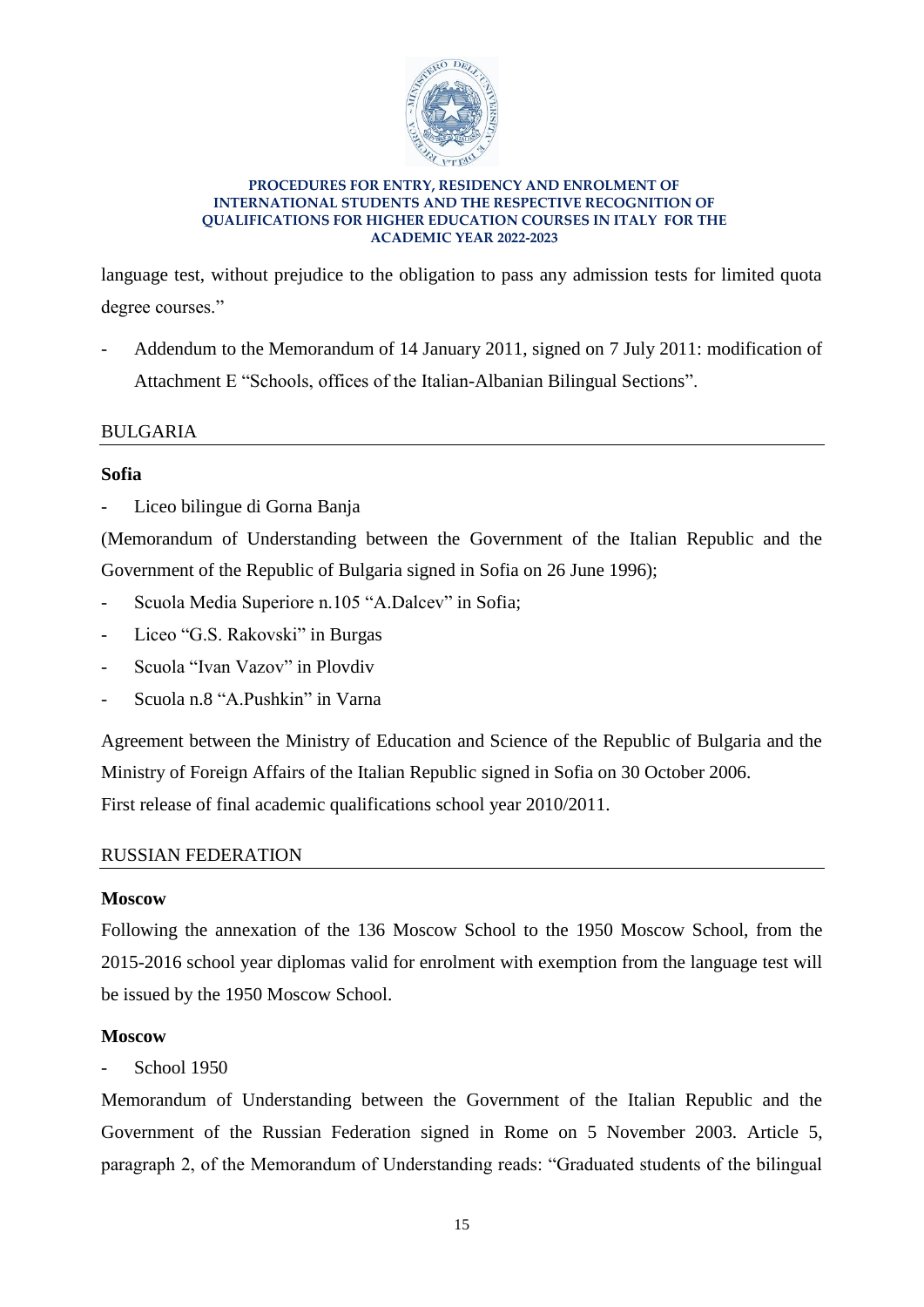

sections in Russia, in the case of the introduction of the twelve-year course of study in the Russian Federation, and graduate students of the bilingual sections in Italy, referred to in the previous articles, may also enrol in universities in the other country without attending special language courses or taking language proficiency tests of that country as well as outside any quotas set for foreign students. Graduated students of these bilingual sections operating in Russian secondary education schools with eleven-year courses of study, at the end of the first year of university studies at Russian universities can enrol in Italian universities in the first year of the course with exemption from Italian language proficiency test and outside the quotas normally in place for foreign students." Currently in the Russian Federation the diploma is obtained at the end of an 11-year course of study.

## FRANCE

Qualification: "Baccalauréat a Option Internationale" – O.I.B (Option Internationale du Baccalauréat)

(Protocol of the XIX Session of the Mixed Cultural Commission between the Italian Republic and the French Republic, signed in Paris on 24 June 24 1992).

# **Ferney Voltaire**

Lycée International - Ferney Voltaire

### **Grenoble**

Lycée cité scolaire internationale Europole - Grenoble

# **Lyon**

Lycée cité scolaire internazionale – Lyon

### **Marseille**

Lycée cité scolaire Marseille Veyre Marseille

### **Nice**

Lycée International Sophia Antipolis – Valbonne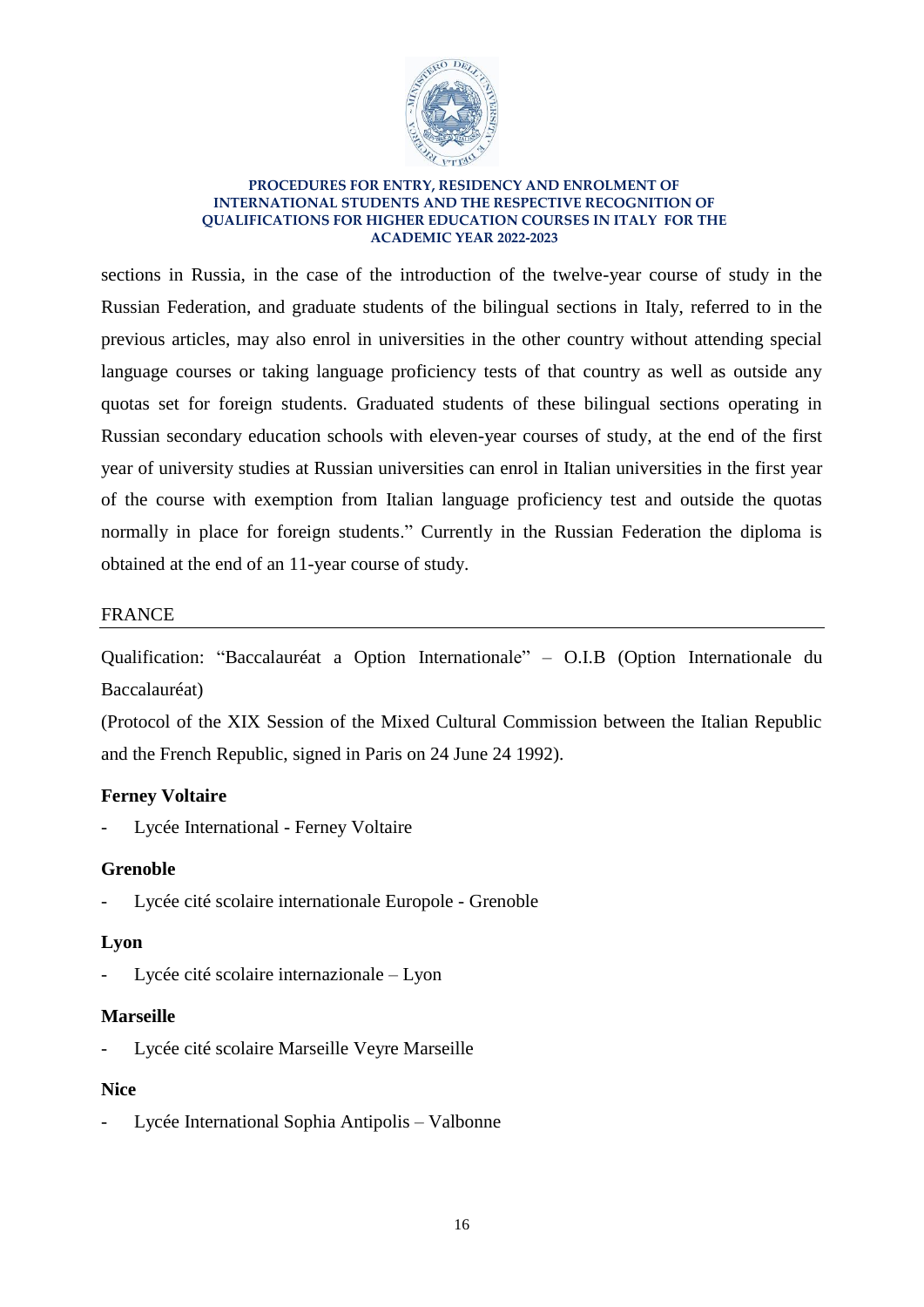

# **Paris**

- Lycée International Honoré de Balzac - Paris

# **Saint-Germain-en-Laye**

Lycée International-Saint-Germain-en-Laye

# **Strasbourg**

Lycée des Pontonniers - Strasburg

# GERMANY

Agreement stipulated through the Exchange of Letters between the Government of the Federal Republic of Germany and the Government of the Italian Republic relating to the establishment of bilingual school sections in the two countries – 26 July 2004 and 14 October 2004. In particular, this Agreement establishes that "The Final diplomas issued by the international sections established under this Agreement allow access to universities both in the Italian Republic and in the Federal Republic of Germany, with exemption from the language tests of the host country and outside the quotas that may be set for foreign students".

# **Berlin**

Liceo "Albert Einstein"

# **Frankfurt**

Liceo "Freiherr-Vom-Stein"

# **Munich**

- Liceo "Rupprecht"

# **Stuttgart**

Liceo "Konigin Katharina Stift"

# **Wolfsburg**

Liceo "Kreuzheide"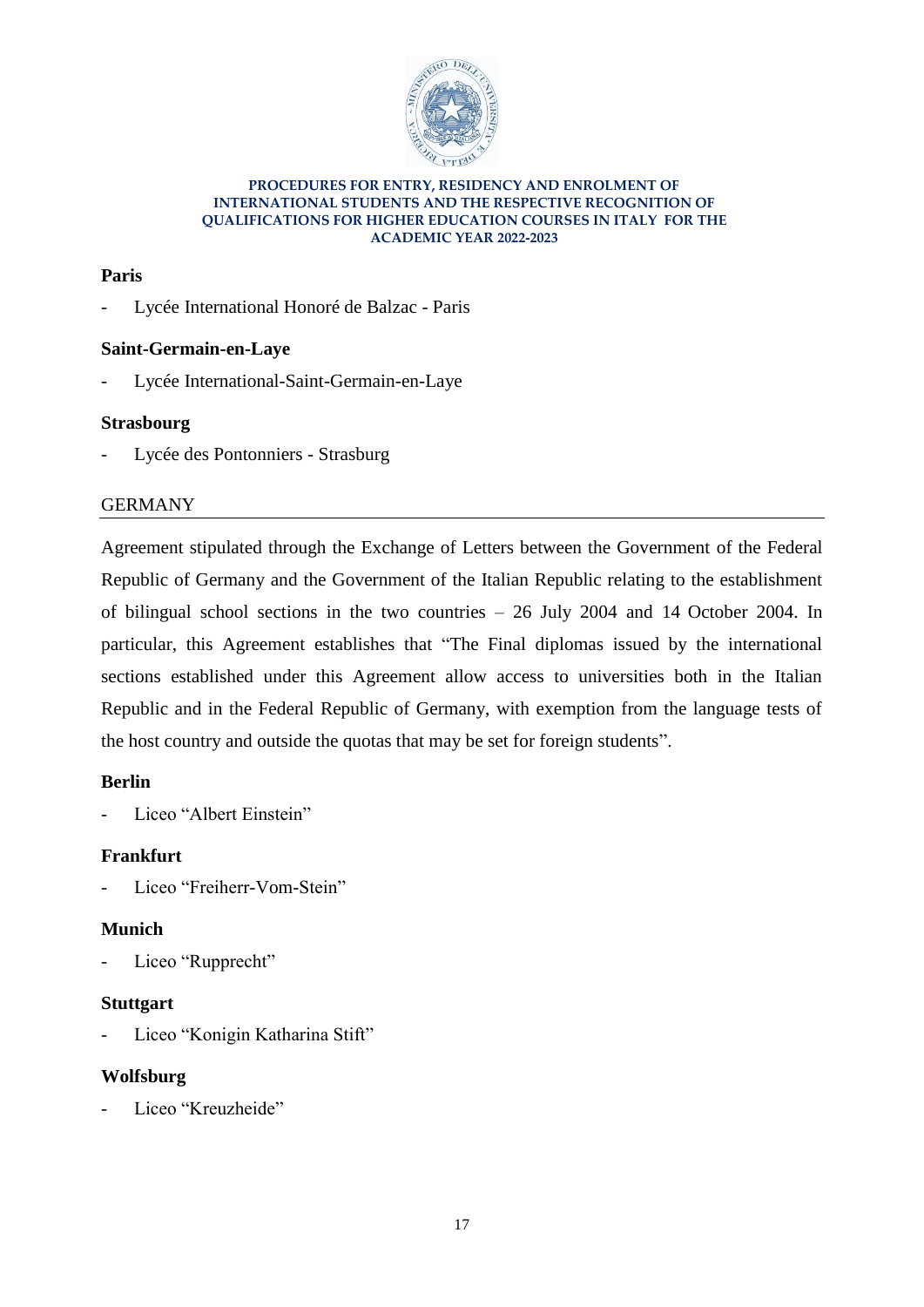

# CZECH REPUBLIC

## **Prague**

- Liceo bilingue "USTAVNI"

Executive programme of the Italo-Czechoslovak cultural agreement, signed in Rome on 29 November 1990; Administrative arrangements between the Italian Ministries of Education and Foreign Affairs and the Czech Ministry of Education, signed in Prague on 5 February 1991. The agreement was renewed as an annex to the Executive Program 1994-97 signed on 8 December 1994.

## SLOVAKIA

### **Bratislava**

Liceo bilingue "LADISLAV SARU"

Executive programme of the Italo-Czechoslovak cultural agreement, signed in Rome on 29 November 1990; Administrative arrangements between the Italian Ministries of Education and Foreign Affairs and the Slovak Ministry of Education, signed in Bratislava on 7 February 1991. The agreement was renewed in Bratislava on 24 April 2008.

### ROMANIA

### **Bucharest**

Liceo "Dante Alighieri", Liceo "Ion Neculce"

### **Cluj Napoca**

Liceo "Gheorghe Baritiu"

### **Deva**

Liceo "Gruppo Scolastico Transilvania"

Memorandum of Understanding between the Government of the Italian Republic and the Government of the Republic of Romania of 17 April 2002 - First release of final school diplomas school year 2005/2006. This Memorandum was amended with the exchange of Verbal Notes between the Romanian Minister of Education – 6 November 2007 - and the Italian Embassy in Bucharest – 26 March 2008.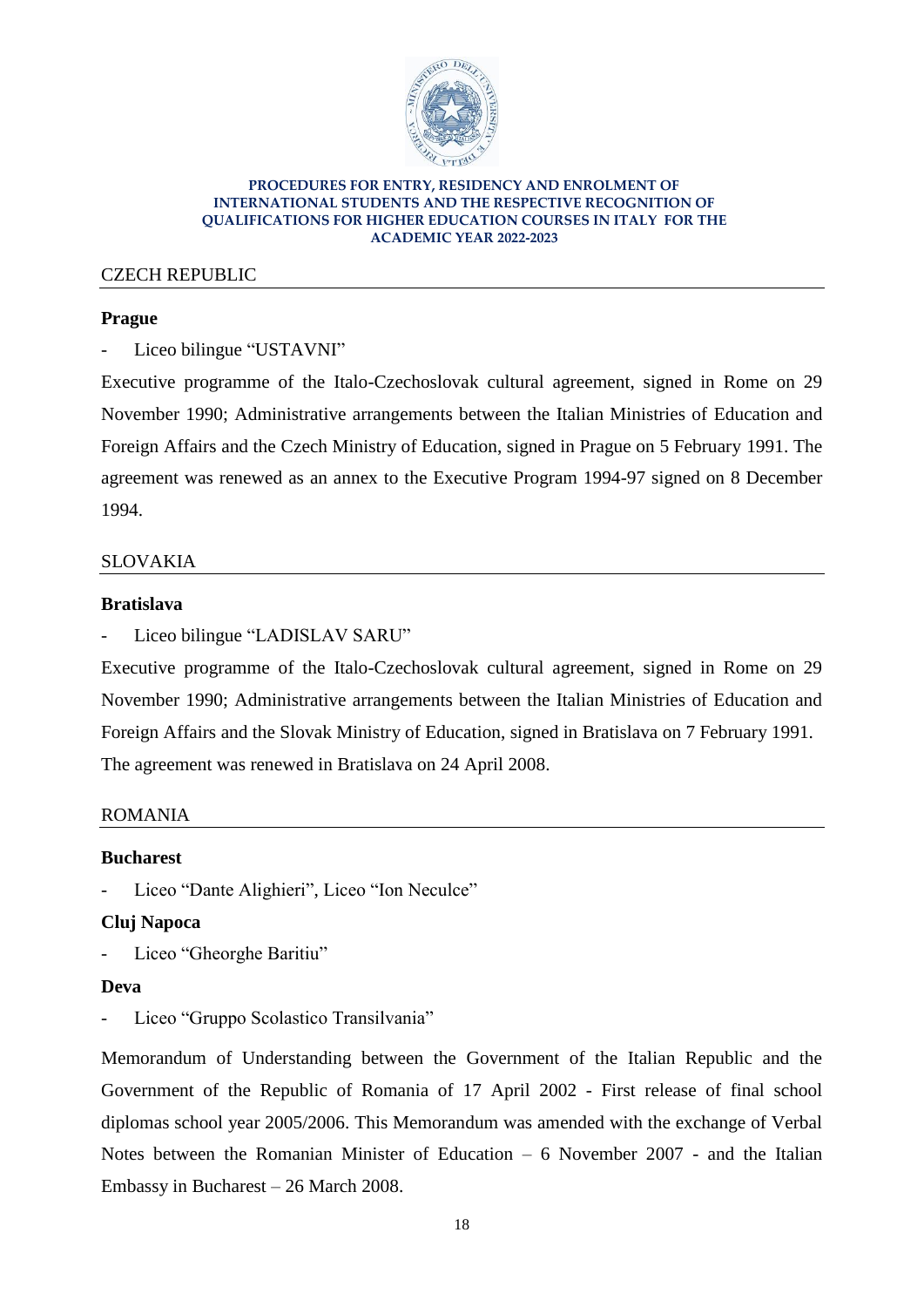

## SWITZERLAND

# **Zurich**

- Liceo artistico svizzero-italiano "Freudenberg"

XIV Session of the Italian-Swiss Consultative Cultural Commission - Bellinzona, September 1992. Agreement between the Government of the Italian Republic and the Swiss Federal Council, signed in Zurich on 13 January 2006.

# **HUNGARY**

## **Budapest**

- Liceo bilingue "SZENT LASZLO"

Memorandum of Understanding between the Government of the Italian Republic and the Government of the Hungarian Republic, signed in Budapest on 14.4.1997.

# **Pécs**

# **USA**

# **New York**

Liceo UNIS international

# GEORGIA

# **Tbilisi**

- Liceo Tsiskari

# SERBIA

# **Belgrade**

Liceo Terzo Liceo

# Source:

[https://www.esteri.it/mae/resource/doc/2020/11/scuole\\_e\\_sezioni\\_italiane\\_allestero\\_def.pdf](https://www.esteri.it/mae/resource/doc/2020/11/scuole_e_sezioni_italiane_allestero_def.pdf)

<sup>-</sup> Liceo bilingue "KODALY ZOLTAN"